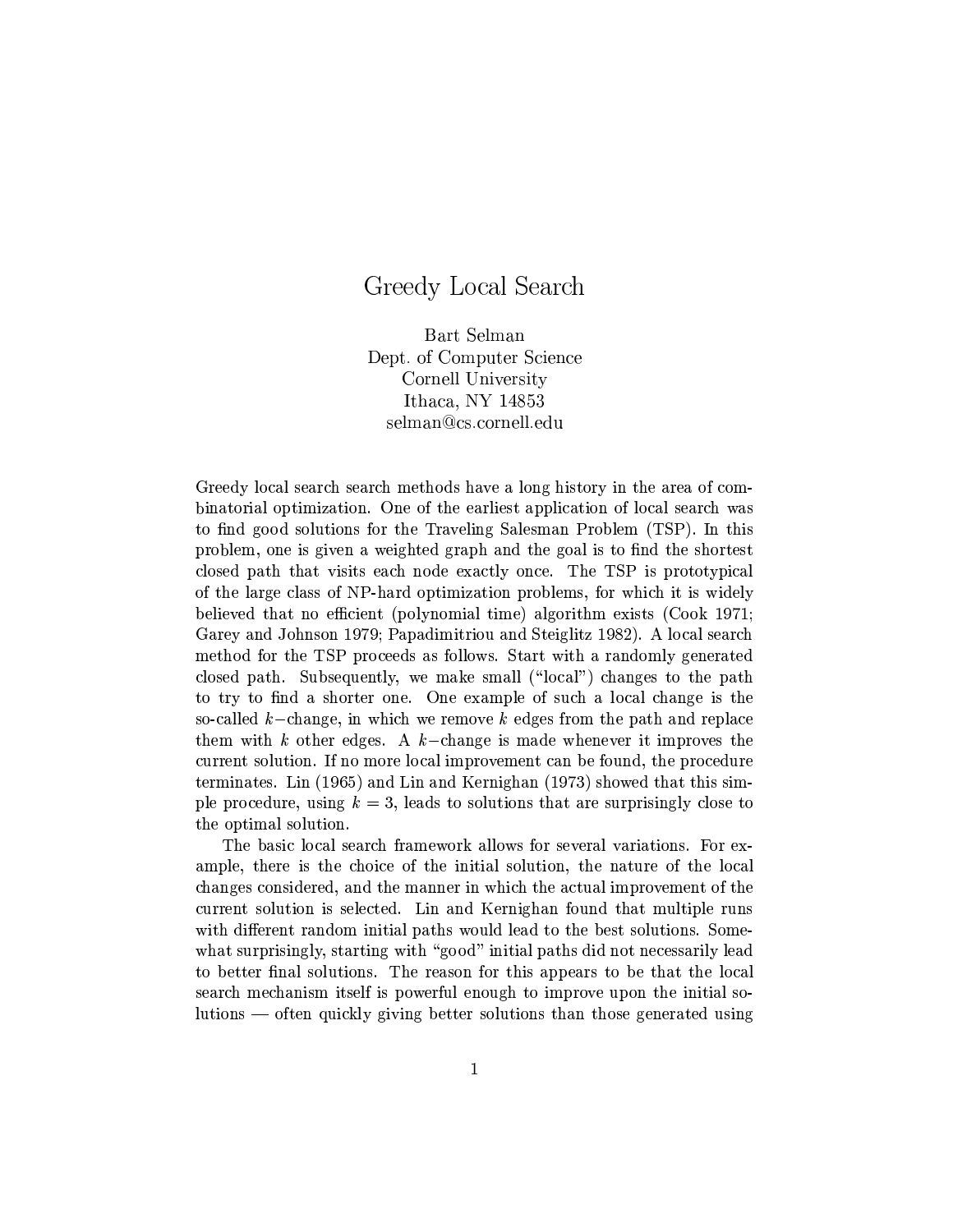other methods. As for the nature of the local changes considered, Lin and Kernighan found that a 3-change approach is clearly better than considering only 2-changes, but the additional computational cost of considering 4-changes does not appear to pay off. In general, finding the right local changes to consider requires an empirical evaluation of strategies. Another issue is that of how to select the actual changes made to the current solution. The two extremes are:  $first\text{-}improvement$  (also called "hill-climbing"). in which any favorable change is accepted, and *steepest-descent*, in which the best possible local improvement is selected at each step. Steepest-decent is sometimes referred to as *greedy* local search, but this term is also used to refer to local search in general.

A local search method does not necessarily reach a global optimum because the algorithm terminates when it reaches a state where no further improvement can be found. Such states are referred to as *local optima*. In 1983, Kirkpatrick *et al.* introduced a technique for escaping from such local optima. The idea is to allow the algorithm to make occasional changes that do not improve the current solution, *i.e.*, changes that lead to equally good or possibly inferior solutions. Intuitively speaking these non-improving moves can be viewed as injecting *noise* into the local search process. Kirkpatrick *et* al. referred to their method as *simulated annealing*, as it was inspired by the annealing technique used to reach low energy states in glasses and metals. The amount of "noise" introduced is controlled with a parameter, called the temperature  $T$ . Higher values of  $T$  correspond to more noise. The search starts off at a high temperature, which is slowly lowered during the search in order to reach increasingly better solutions.

Another effective way of escaping from local minima is the tabu search method (Glover 1989). During the search, the algorithm maintains a "tabu" list containing the last  $L$  changes, where  $L$  is a constant. The local search method is prevented from making a change that is currently on the tabu list. With the appropriate choice of  $L$ , this methods often forces the search to make upward (non-improving) changes, again introducing noise into the search process.

GENETIC ALGORITHMS can also be viewed as performing a form of local search (Holland 1975). In this case, the search process proceeds in parallel. Solutions are selected based on their "fitness"  $(i.e.,$  solution quality) from an evolving population of candidates. Noise is introduced in the search process via random mutations.

A recent new area of application of local search methods is in solving NP-complete *decision problems*, such as the Boolean satisfiability (SAT)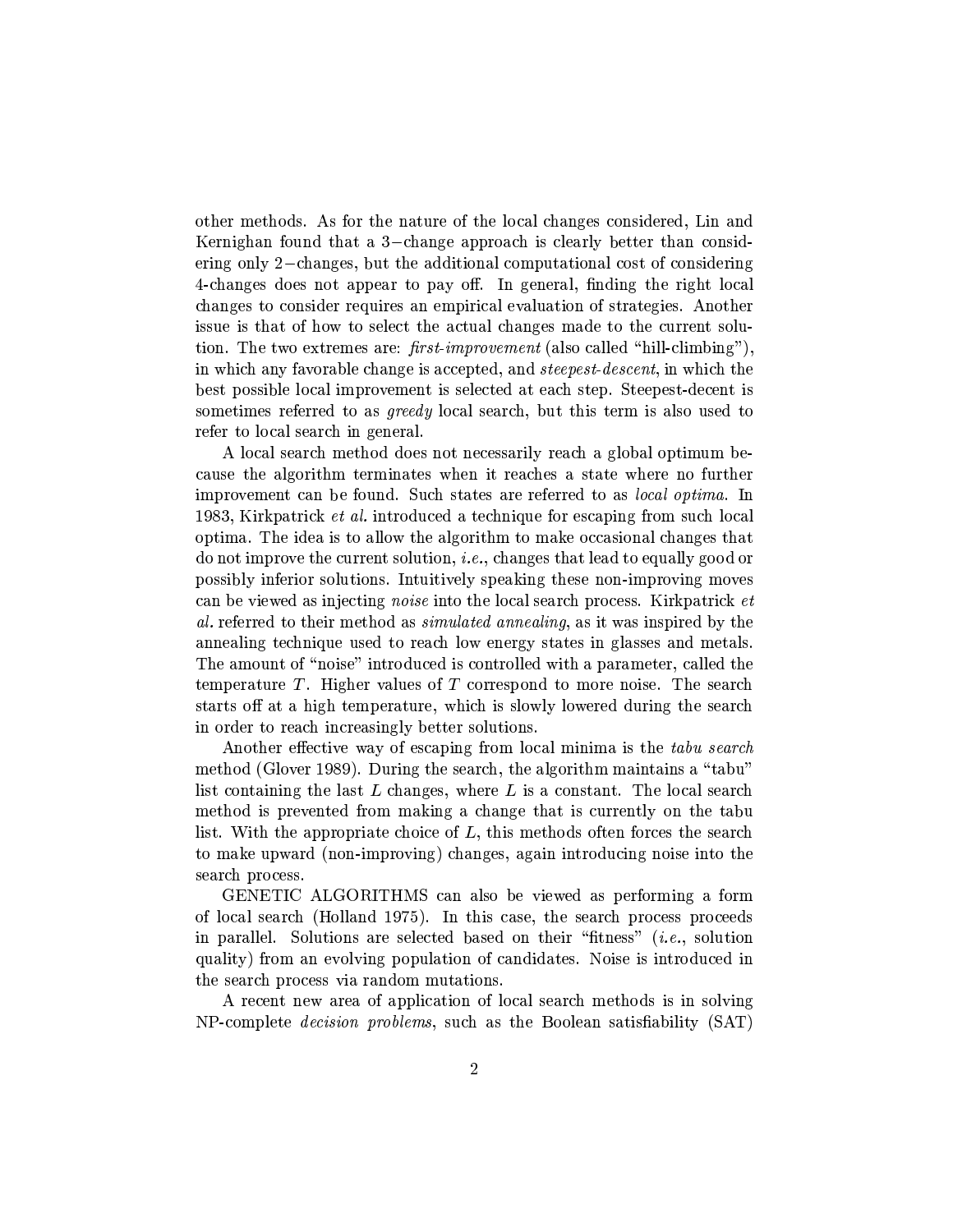problem. An instance of SAT is a Boolean formula consisting of a set of clauses (constraints), where each clause is a disjunction of literals. A literal is a Boolean variable or its negation. The goal is to determine whether a given instance is satisfiable or not. That is, does there exist an assignment to the Boolean variables such that all clauses are satisfied? The problem is NP-complete for formulas with at least three variables per clause (Cook 1971). The best traditional methods for solving the SAT problem are based on a systematic backtrack-style search procedure, called the Davis, Putnam, and Loveland procedure (Davis and Putnam 1960; Davis *et al.* 1962). These procedures can currently solve hard, randomly generated instances with up to 400 variables (Mitchell *et al.* 1992; Crawford and Auton 1993; and Kirkpatrick and Selman 1994). In 1992, Selman et al. showed that a greedy local search methods, called GSAT, could solve instances with up to 700 hundred variables. Recent improvements on the local search strategy enables us to solve instances with up to 3000 variables (Selman *et al.* 1994). For closely related work, in the area of scheduling, see Minton *et al.* (1992).

An important difference in applying local search to decision problems, as opposed to optimization problems, is that *near*-solutions are of no particular interest. For decision problems, the goal is to find a solution that satisfies all constraints of the problem under consideration. (See also CONSTRAINT SATISFACTION and HEURISTIC SEARCH.) In practice, this means that. for example, GSAT and related local search procedures spend most of their time satisfying the last few remaining constraints. Recent work has shown that incorporating random walk style methods in the search process greatly enhances the effectiveness of these procedures.

Since Lin and Kernighan's successful application of local search to the TSP, and the many subsequent enhancements to the local search method, local search techniques have proved so powerful and general, that such procedures have become the approach of choice for solving large combinatorial search problems.

## References

- [1] Cook, S.A., The complexity of theorem-proving procedures. Proc. STOC-71  $(1971)$  151-158.
- [2] Crawford, J.M. and Auton, L.D. Experimental results on the cross-over point in satisfiability problems.  $AAAI-93$  (1993) 21-27.
- [3] Davis, M., Logemann, G., and Loveland D. A machine program for theoremproving. Comm. Assoc. for Comput. Mach., 5 (1962) 394-397.